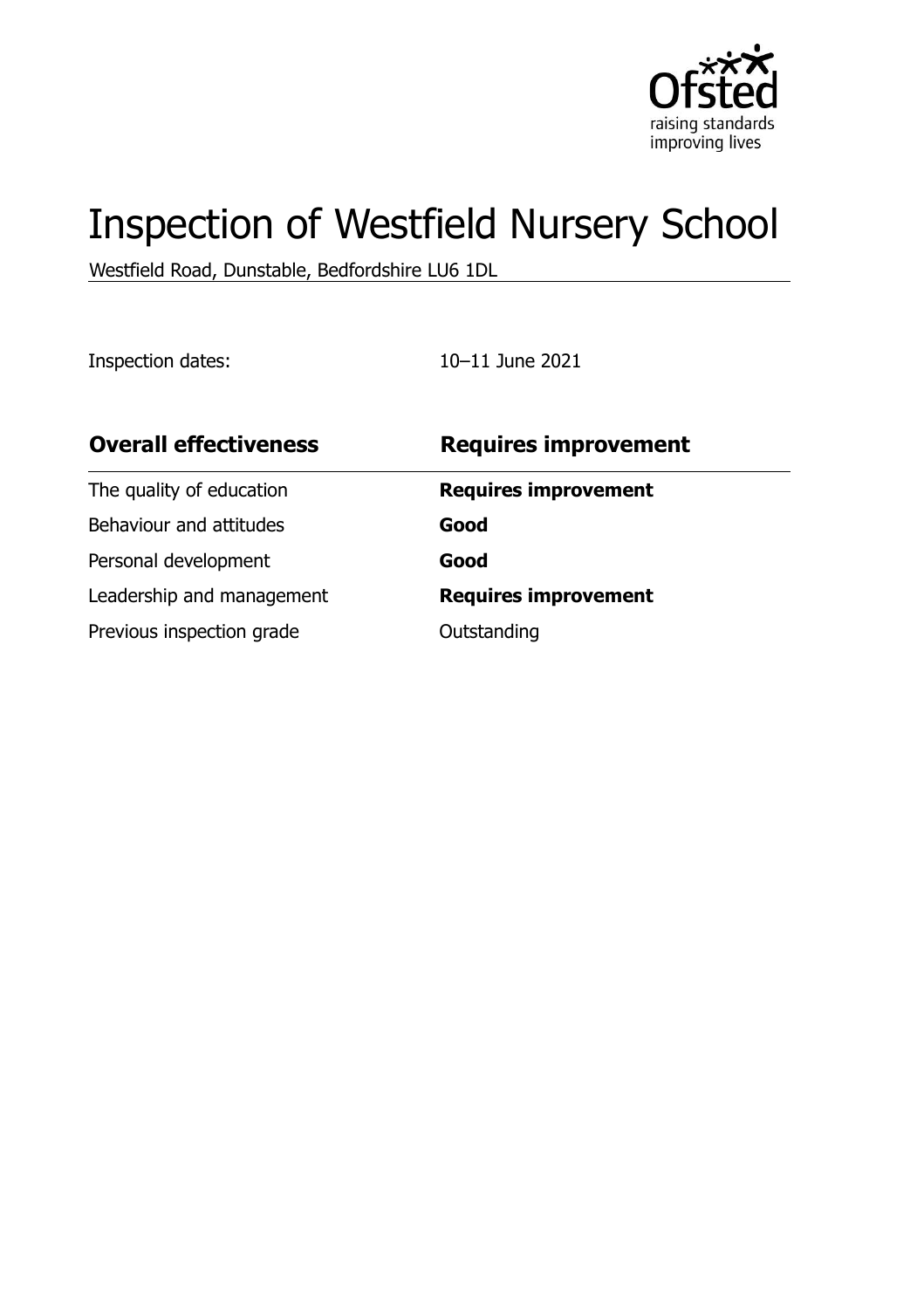

## **What is it like to attend this school?**

The children who come to Westfield Nursery are lively and confident, and come to school keen to learn. Staff are passionate about helping children to do their best. They provide strong and nurturing support for the most vulnerable children.

Children listen carefully to instructions. They enjoy story time and engage enthusiastically with the adults reading to them. When deciding on activities, children often choose to look at books in the reading corner or use pencils to draw. There is a variety of engaging resources available for children to play with.

Children play happily together and learn to be kind to each other. Adults manage any low-level disruption calmly. They help children to understand how to manage their feelings. This helps children engage with their learning positively.

Parents and carers are happy with what the school provides for their children, particularly for children with special educational needs/and or disabilities (SEND).

All staff have extremely positive relationships with children. They model calmness and patience. Adults encourage children to understand how their actions can affect the feelings of others. Children know they are valued and are safe.

#### **What does the school do well and what does it need to do better?**

Adults plan learning to meet children's interests. In the different classes, adults set up a wide range of activities to support children in the seven areas of learning. This is not always planned well enough and so that all children make the best progress they can. Not all adults are skilled enough at moving children's learning on. Too often it is unclear how activities will build over time to help children know and remember more.

Although there is a plan for the teaching of early reading, this is not implemented well. Staff do not follow leaders' plans well enough so that children revisit sounds in order for them to build on what they have learned.

In mathematics, children learn about different mathematical ideas, including how to identify different shapes. This learning is not structured or linked to children's prior learning. Adults do not extend these activities well enough so that children gain a deeper understanding about what they are learning.

Leaders have identified speaking and listening as an area where many children struggle when they first join the school. However, the curriculum does not show that this is given a high priority. Leaders have started to identify the vocabulary, skills and knowledge that they want children to learn and when. This part of the curriculum is in the early stages of development.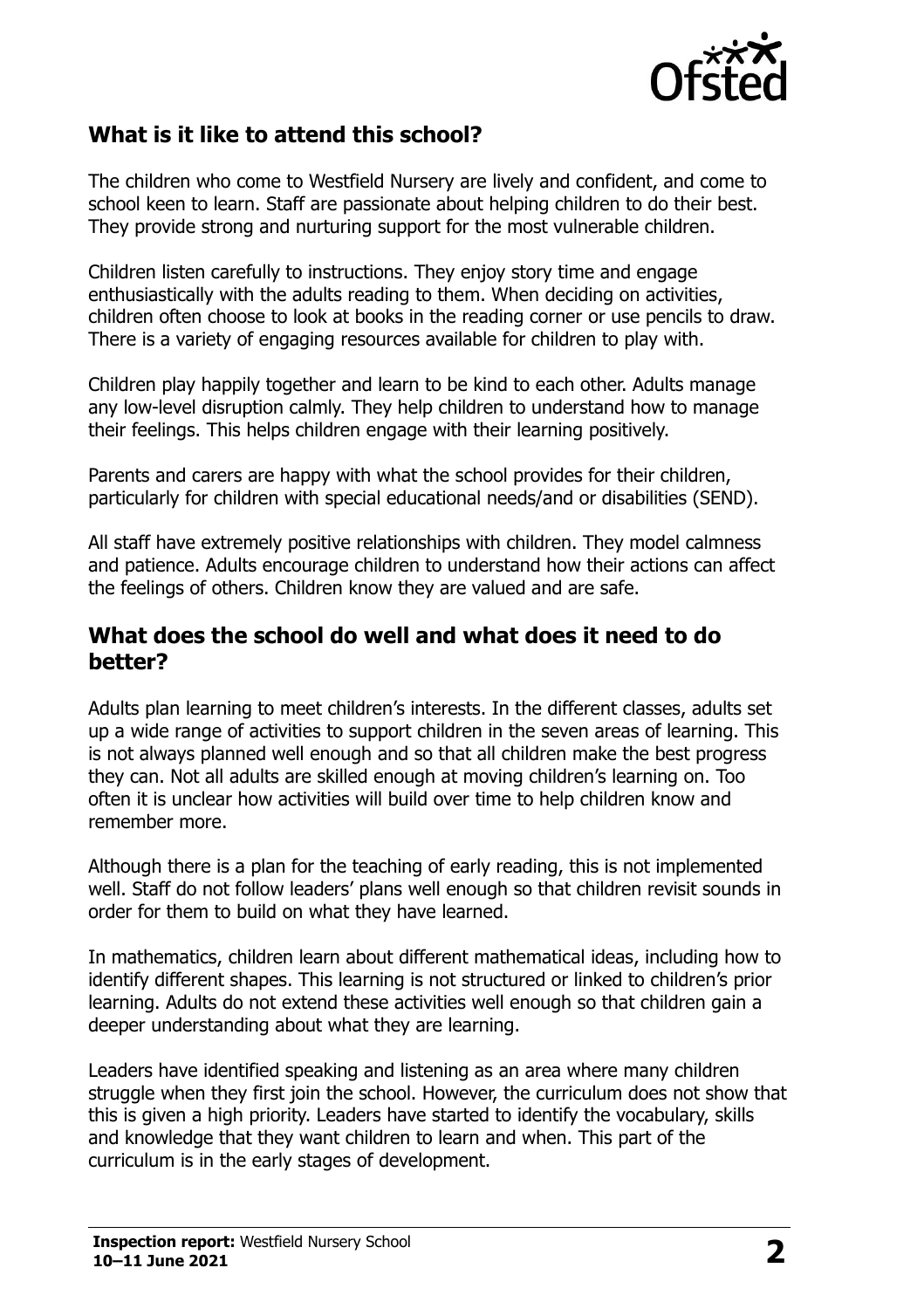

Work with families begins before children start Nursery. This helps to set expectations and establish strong relationships. Strong community links help families who speak English as an additional language to settle in well.

Throughout the COVID-19 (coronavirus) pandemic, the special educational needs coordinator has worked closely with parents. A high number of education, health and care plans were completed, and support plans reviewed. This ensures that children with additional needs receive the support they need.

Leaders do all they can to ensure that attendance is as high as it can be, although it was negatively affected by the pandemic. Attendance is improving.

School improvement plans lack clarity and do not identify what the school needs to do to improve. There is no detail about training for staff and how it connects to areas for improvement.

The governing body is passionate about what the nursery provides for the community. They ensure that staff and children's well-being is a priority. However, leaders' monitoring activities do not accurately identify how well children achieve. Therefore, leaders, including governors, also do not have an accurate view of children's progress.

The local authority has an over-inflated view of the school. They have not accurately checked how leaders assess children's learning. They have not supported leaders, including the governing body, well enough.

### **Safeguarding**

The arrangements for safeguarding are effective.

Children are very well looked after. The most vulnerable children get the support and nurturing they need to feel safe and confident. Leaders carry out all the necessary employment checks and record them in the single central register.

Staff are well trained in safeguarding. Leaders ensure that staff have a strong knowledge of risks in the local area. Regular discussions help to reinforce staff members' knowledge of concerns. Safeguarding systems are strong. Leaders are rigorous in pursuing support for children when it is needed.

### **What does the school need to do to improve?**

# **(Information for the school and appropriate authority)**

■ Leaders have not designed a structured curriculum that identifies precisely what they want children to learn in each area of learning. The curriculum is not well sequenced and therefore does not ensure that children build on their prior learning to help them develop a deeper understanding of what they are being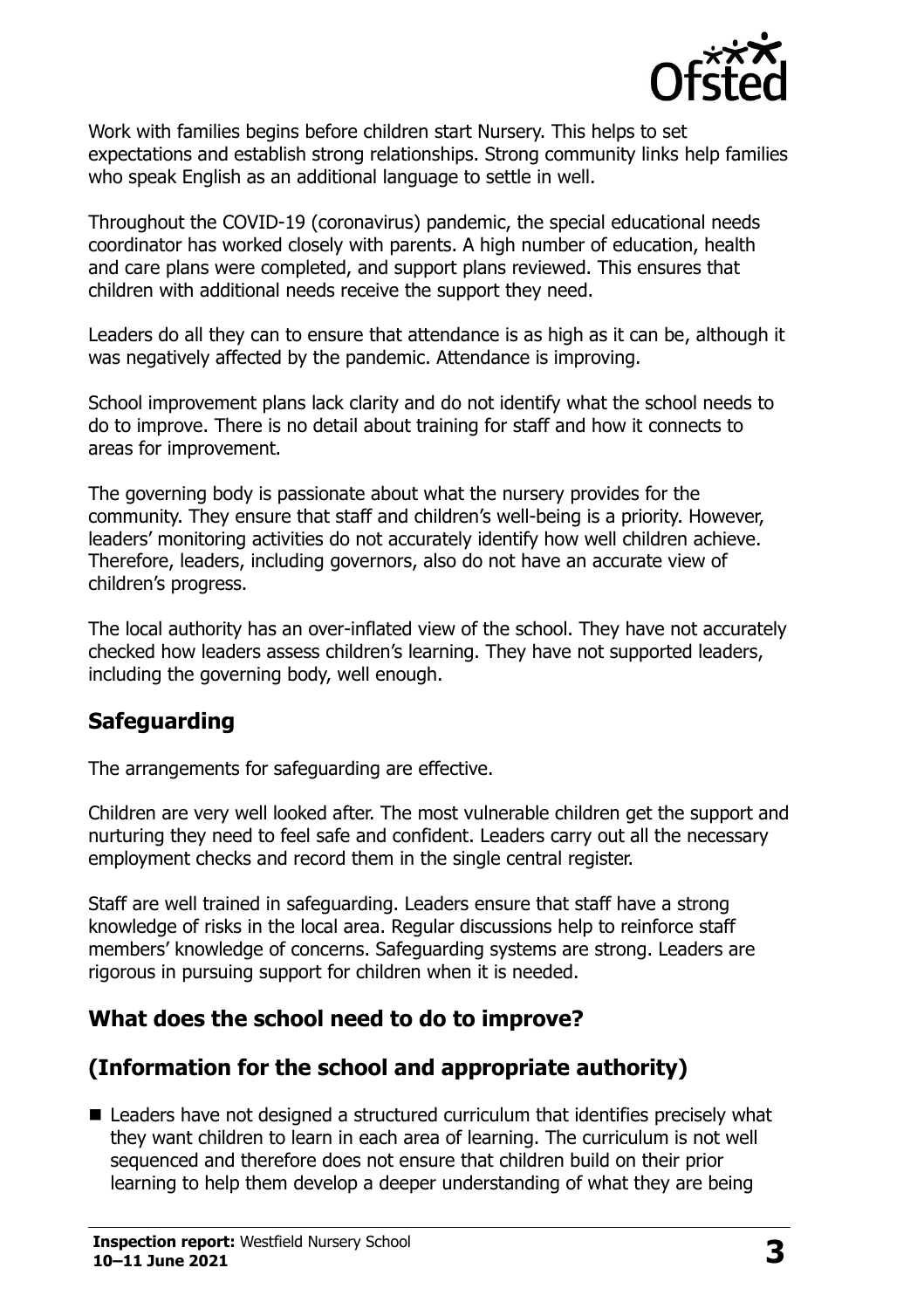

taught. Leaders should now ensure that they design a curriculum that builds progressively on children's learning.

- The curriculum for early reading does not identify precisely what leaders want children to be able to do and by when. It does not identify key components, such as vocabulary that children need to learn and build on so that they can be successful learners. Leaders need to ensure that plans detail the crucial knowledge needed for early reading and phonics and ensure that plans are consistently implemented across the school.
- School improvement plans do not focus on the right priorities. Objectives are not well defined, and appropriate milestones and success criteria are not detailed. Leaders must ensure that they identify the right priorities for school improvement and ensure that leaders, including governors, can check what difference their actions make. This will give them a better understanding of where the school is.
- Some staff do not know how to question children to probe ideas to move children's learning on. Leaders need to ensure that all staff are supported to develop their questioning skills and to have a thorough knowledge of how children learn. In addition, staff training needs to be linked precisely to school improvement and its impact evaluated routinely.
- Governors do not know enough about how well children achieve. Further training is required to ensure that governors know how to gain a thorough understanding of the impact of leaders' actions on improving the quality of education within the school.

### **How can I feed back my views?**

You can use [Ofsted Parent View](http://parentview.ofsted.gov.uk/) to give Ofsted your opinion on your child's school, or to find out what other parents and carers think. We use Ofsted Parent View information when deciding which schools to inspect, when to inspect them and as part of their inspection.

The Department for Education has further guidance on how to complain about a school [here.](https://www.gov.uk/complain-about-school)

If you are the school and you are not happy with the inspection or the report, you can [complain to Ofsted.](http://www.gov.uk/complain-ofsted-report)

### **Further information**

You can search for [published performance information](http://www.compare-school-performance.service.gov.uk/) about the school.

In the report, '[disadvantaged pupils](http://www.gov.uk/guidance/pupil-premium-information-for-schools-and-alternative-provision-settings)' refers to those pupils who attract government pupil premium funding: pupils claiming free school meals at any point in the last six years and pupils in care or who left care through adoption or another formal route.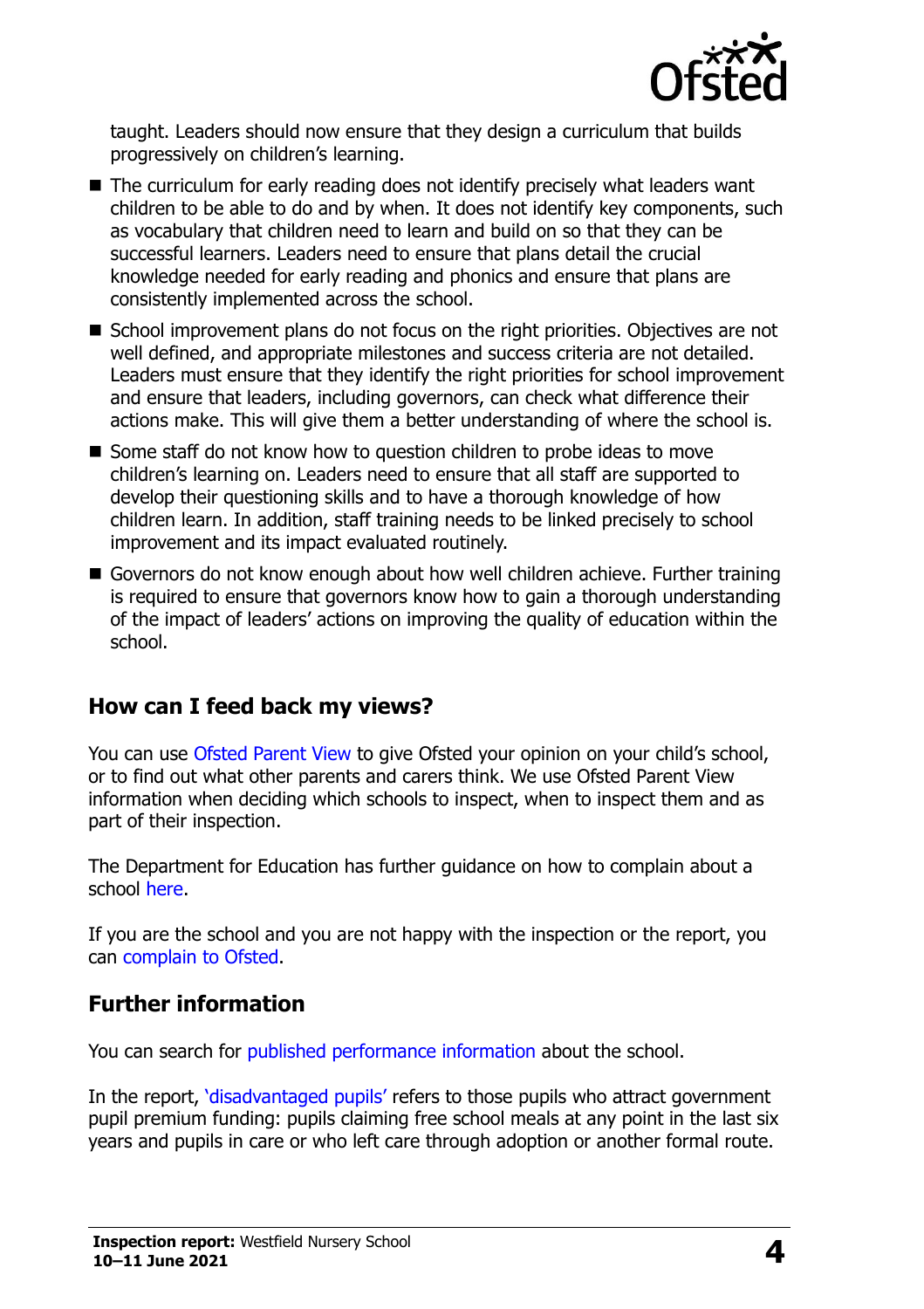

# **School details**

| Unique reference number             | 109422                                                            |
|-------------------------------------|-------------------------------------------------------------------|
| <b>Local authority</b>              | <b>Central Bedfordshire</b>                                       |
| <b>Inspection number</b>            | 10196886                                                          |
| <b>Type of school</b>               | <b>Nursery</b>                                                    |
| <b>School category</b>              | Maintained                                                        |
| Age range of pupils                 | 2 to $4$                                                          |
| <b>Gender of pupils</b>             | Mixed                                                             |
| Number of pupils on the school roll | 148                                                               |
| <b>Appropriate authority</b>        | The governing body                                                |
| <b>Chair of governing body</b>      | Maxine Boyle                                                      |
| <b>Headteacher</b>                  | <b>Elizabeth Collins</b>                                          |
| Website                             | www.westfieldnurseryschool.org                                    |
| Date of previous inspection         | 28 June 2016, under section 8 of the<br><b>Education Act 2005</b> |

# **Information about this school**

- This inspection was initially carried out under section 8 of the Education Act 2005. At the end of the first day, inspectors had concerns about the quality of education. The inspection continued on day 2 under section 5 of the Education Act 2005.
- Since the previous inspection, there has been a change in leadership. The headteacher took up post in October 2017.
- There have been some challenges with school finances since the previous inspection. This has had a significant impact on staff recruitment.

# **Information about this inspection**

- Inspectors met with the headteacher and other senior leaders to discuss safeguarding, behaviour, attendance, SEND and personal development. One inspector met with two members of the local governing body, including the chair of governors, and also spoke with a representative from the local authority.
- Inspectors scrutinised a wide range of documentation relating to the school's work to safeguard children. These included behaviour and attendance records.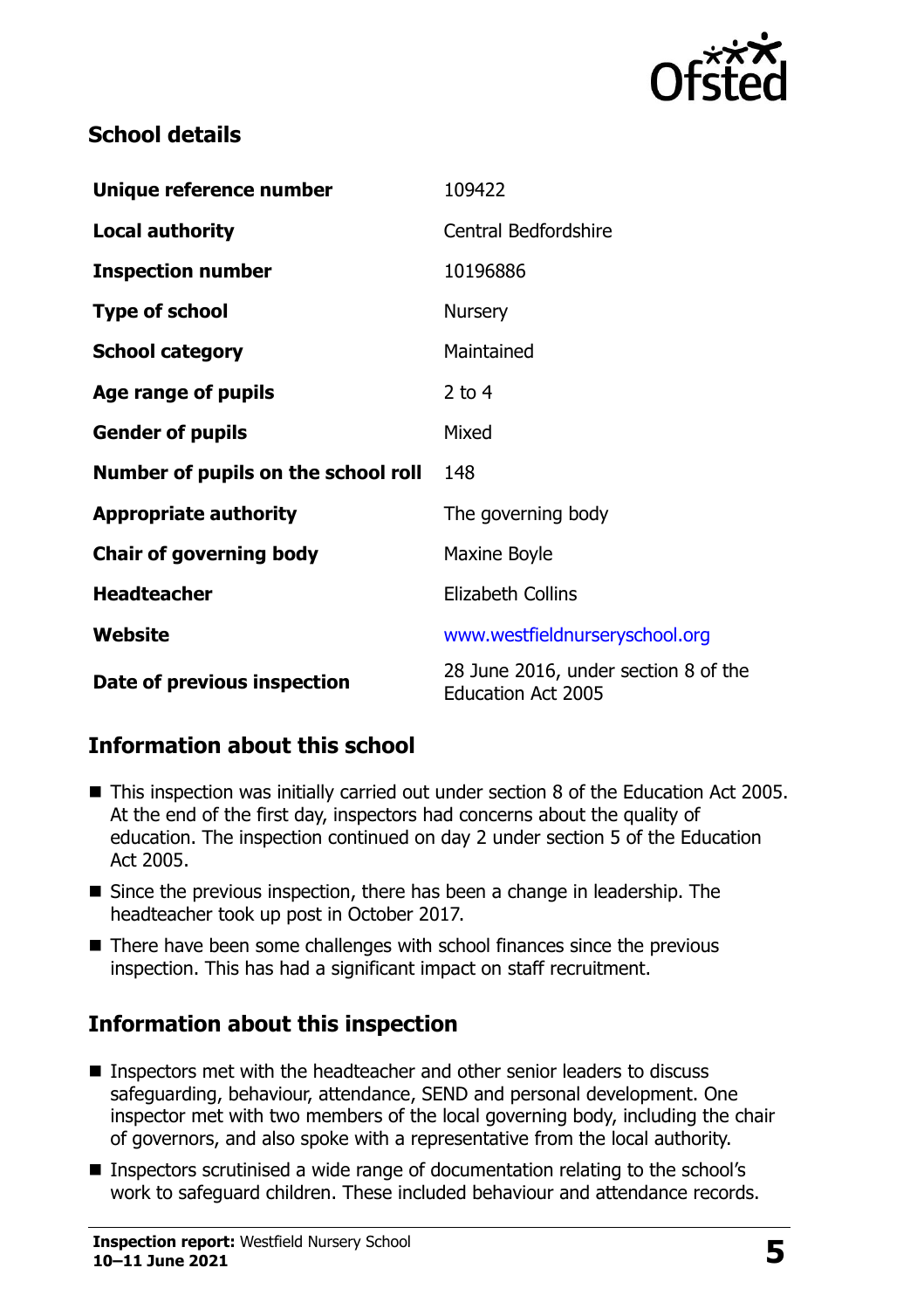

Inspectors also spoke with staff about their role in keeping children safe, their own and pupils' well-being and staff workload. They reviewed the school's record of checks made on staff to ensure that they are safe to work with children.

- Inspectors took account of the views of parents who responded to Ofsted's online survey, Parent View. They also spoke to parents at the start of the school day.
- Inspectors carried out deep dives in these subjects: early reading, communication and language, mathematics, and personal, social and emotional development. They visited lessons throughout the two days to see how children learn. Inspectors spoke with children and looked at their work.

#### **Inspection team**

Cindy Impey, lead inspector **Her Majesty's Inspector** 

Steve Mellors **Her Majesty's Inspector**